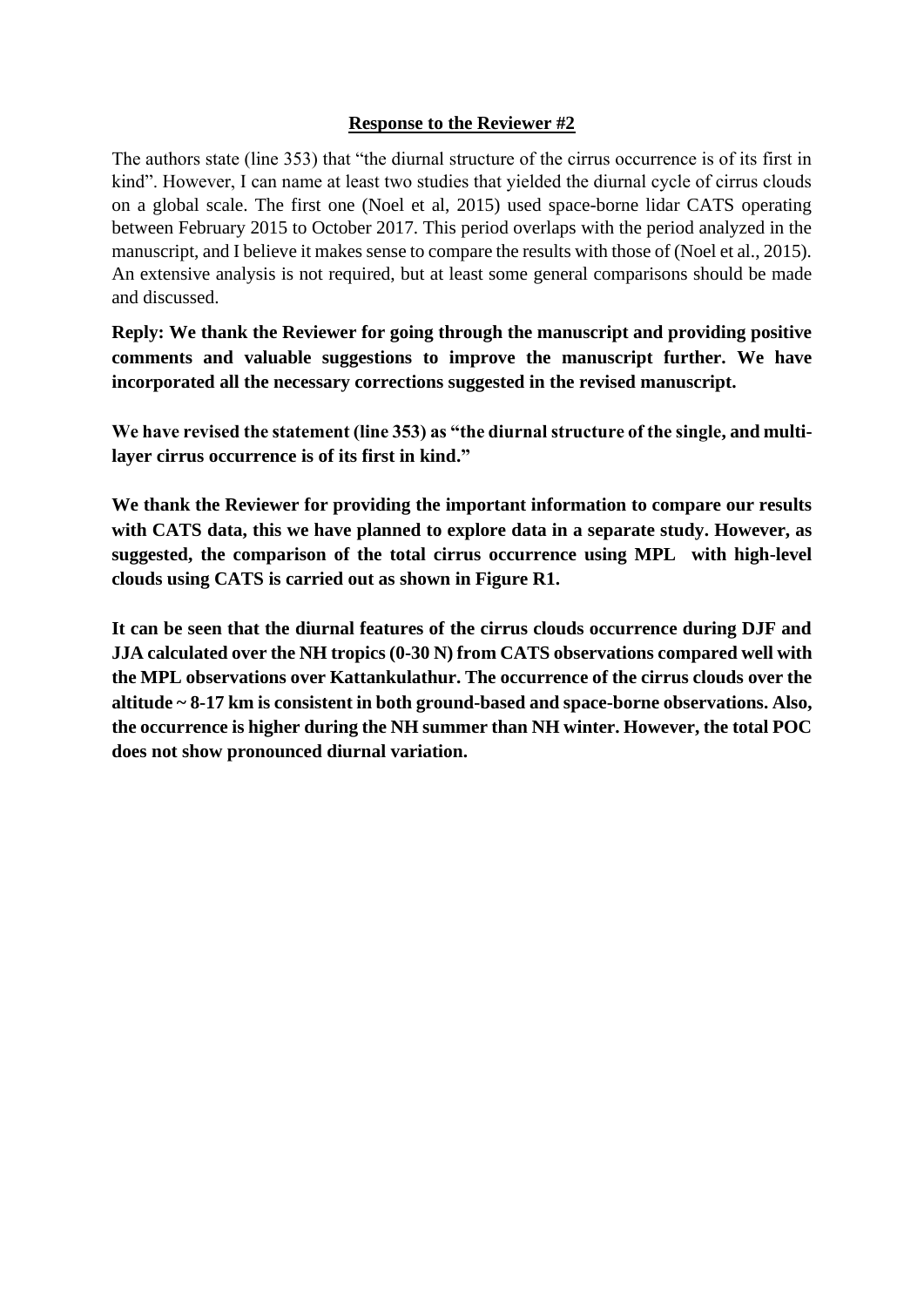

*Figure R1. The vertical profile of cloud fraction as a function of local time of observation over the land in the Northern Hemisphere tropics during (a) DJF and (b) JJA from 2015 to 2017 (Reproduced from Noel et al., 2018). The occurrence of cirrus clouds as a function of time and altitude observed over Kattankulathur (India) during (c) DJF and (d) JJA from 2016 to 2018.*

In the second work (Feofilov and Stubenrauch, 2019), high clouds have been retrieved from two space-borne infrared sounders, AIRS and IASI, which observe the atmosphere both day and night and their daytime SNRs are the same as the nighttime ones. Even though Fig. 5 and 6 of this work show that the diurnal cycle is not that pronounced at the considered location, I tried to compare its properties to those reported by the authors of the reviewed manuscript. For this, I retrieved the amplitude and peak time values for the point closest to (12.82N, 80.04E) from the publicly available dataset (doi:10.13140/RG.2.2.13038.15681) and analyzed the data. The direct comparison is hindered by differences in the cirrus cloud definitions between the reviewed manuscript and in (Feofilov and Stubenrauch, 2019), differences in sensitivities, wavelengths, and observation geometry. Still, one can see a correlation between the monthly occurrence of cirrus clouds (Fig. 6 of the reviewed manuscript) and the diurnal cycle amplitude (Fig. 1a) and between the peak times occurrence frequency for DJF, MAM, JJA, and SON (Fig. 1b). The latter plot is a combination of single- and multi-layer clouds because the infrared sounders use to retrieve the upper cloud in the case of a multi-layer cloud. Therefore, it should be compared to a weighted average of Fig. 5a and 5b of the manuscript. One can note that JJA peak of Fig. 1b corresponds to JJA peak in Fig. 5a of the manuscript, MAM peak of Fig. 1b corresponds to MAM peak of Fig. 5b, whereas DJF and SON peaks correspond to a superposition of Fig. 5a and 5b. Further analysis is beyond the scope of this review. The main purpose of this exercise was to put the results obtained by the authors in a more general context. The authors are encouraged to develop this further themselves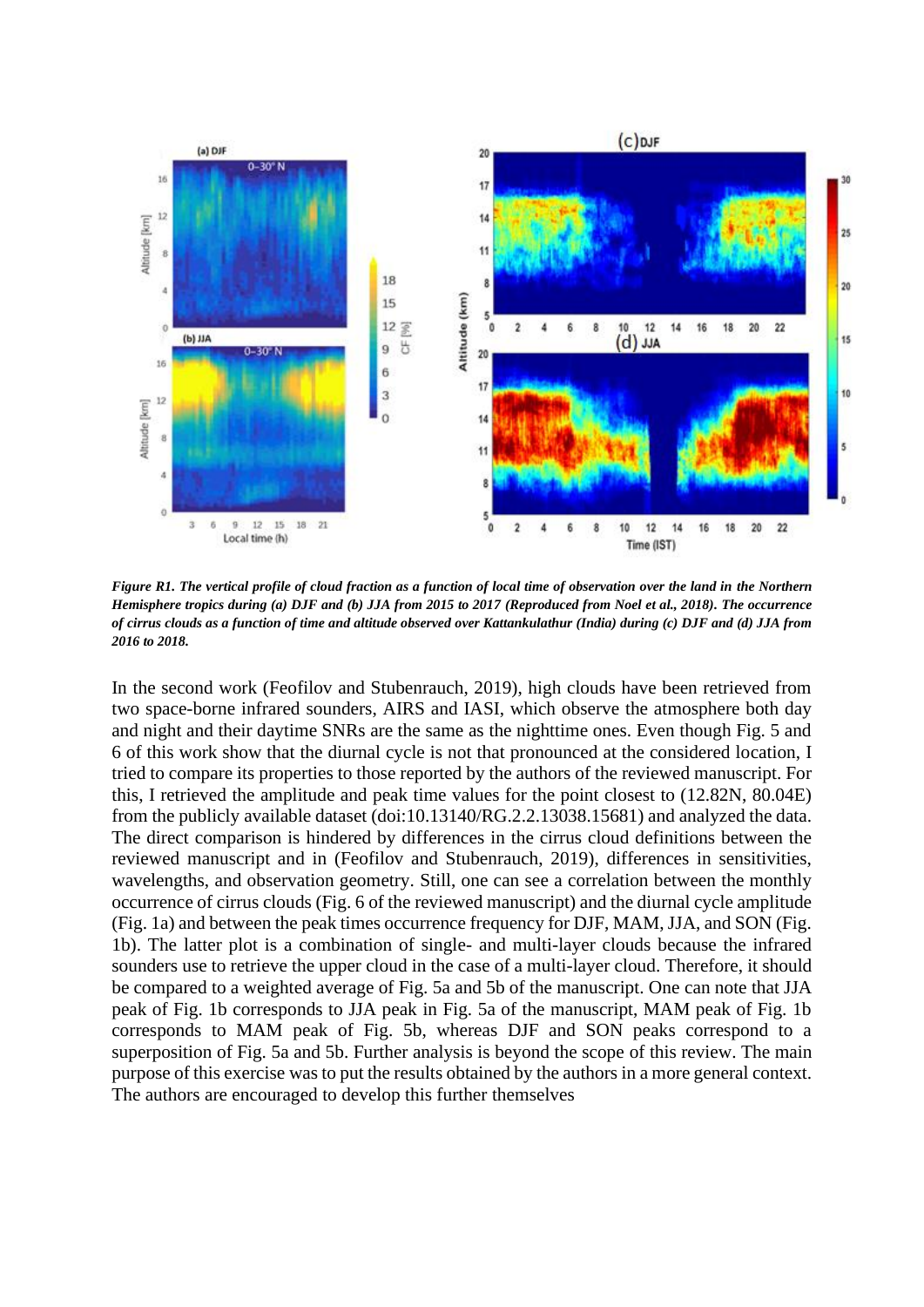

*Figure 1. Diurnal cycle of high clouds (P <440 hPa) retrieved from a combination of AIRS and IASI space-borne infrared sounders (Feofilov and Stubenrauch, 2019) in 1ºx1º bin containing the point (12.82N, 80.04E), to be compared with Fig. 5 and 6 of the manuscript under review. (a) diurnal cycle amplitude; (b) occurrence rate of peak time values for DJF, MAM, JJA, and SON for thin cirrus clouds*

**Reply: We appreciate the Reviewer's effort in comparing the results and agree with the Reviewer that cirrus occurrence using space-borne observations (IASI and AIRS) shows a nearly similar diurnal pattern with a single layer cirrus occurrence using observation (MPL) during JJA. Similarly, multi-layer occurrence using MPL during MAM also agrees with space-borne observations. This indicates that both ground and space-borne observations are consistent. However, the space-borne observation usually detects the cloud top layer, so the distinction between single and multi-layer cirrus is difficult from the AIRS and IASI observation. As suggested by the Reviewer, we have compared the results by combining the single and multiple layer cirrus clouds occurrence from the MPL observations, as shown in Figure R2. As mentioned by the Reviewer, the total occurrence of the cirrus clouds does not reveal any pronounced diurnal cycle. The result was kept aside from the original manuscript and single and multi-layer clouds that show the pronounced diurnal cycle are analyzed.**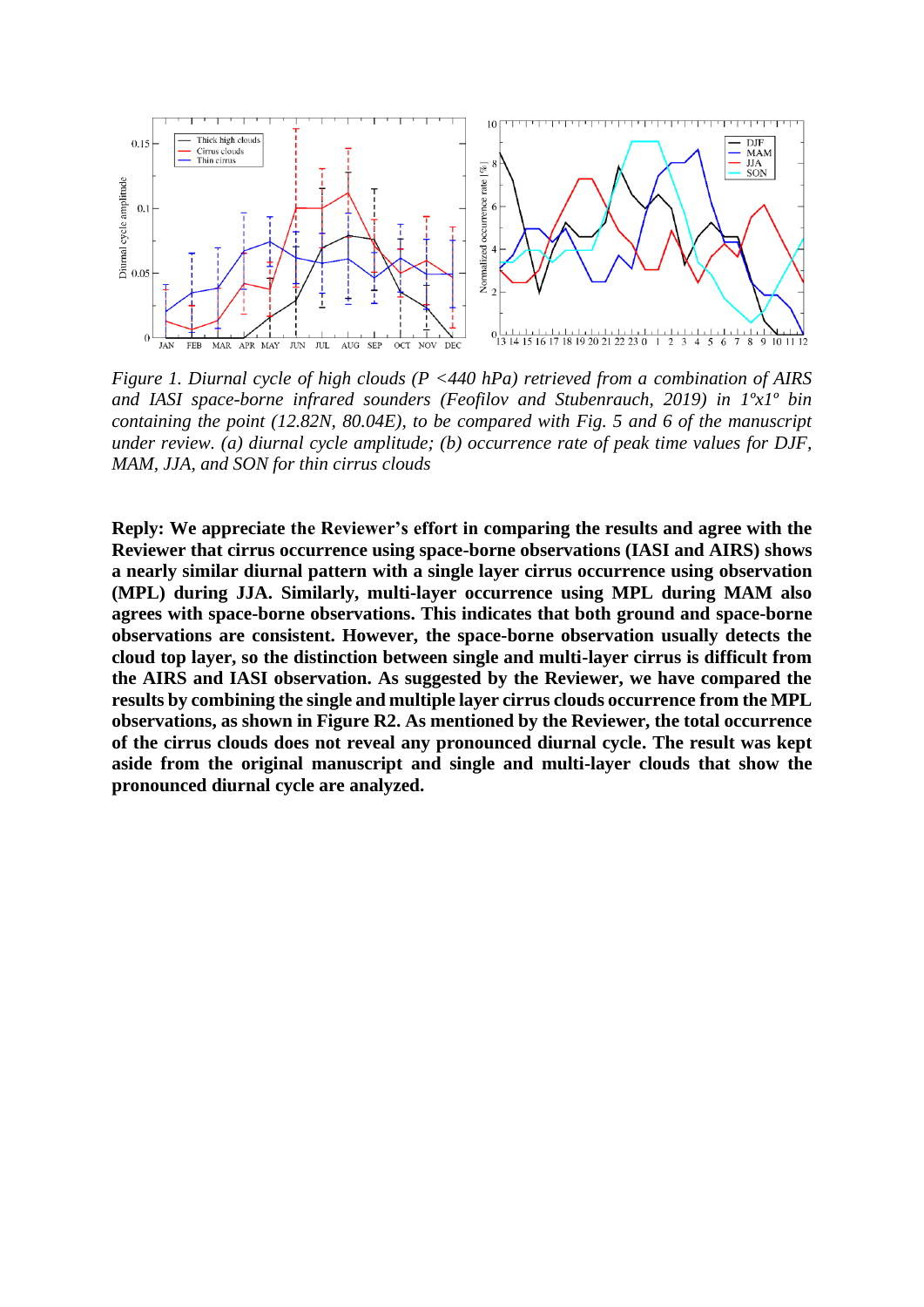

*Figure R2. Comparison of the diurnal variation of the total percentage occurrence of the cirrus clouds using the groundbased (MPL) and space-borne (AIRS and IASI) observations over Kattankulathur.* 

#### Comment:

Line 30: Please, specify the heights and/or state that the effect applies to the whole column.

**Reply: The cirrus clouds affect the whole column (Fleming and Cox, 1974); however, its effect is most pronounced in the TTL region. Yang et al (2010) quantified the radiative impacts of the cirrus clouds on the TTL and observed the net cloud radiative heating below ~16 km and mostly cooling above ~17 km.** 

**Yang, Q., Fu, Q., & Hu, Y. (2010). Radiative impacts of clouds in the tropical tropopause layer.** *Journal of Geophysical Research: Atmospheres***,** *115***(D4).**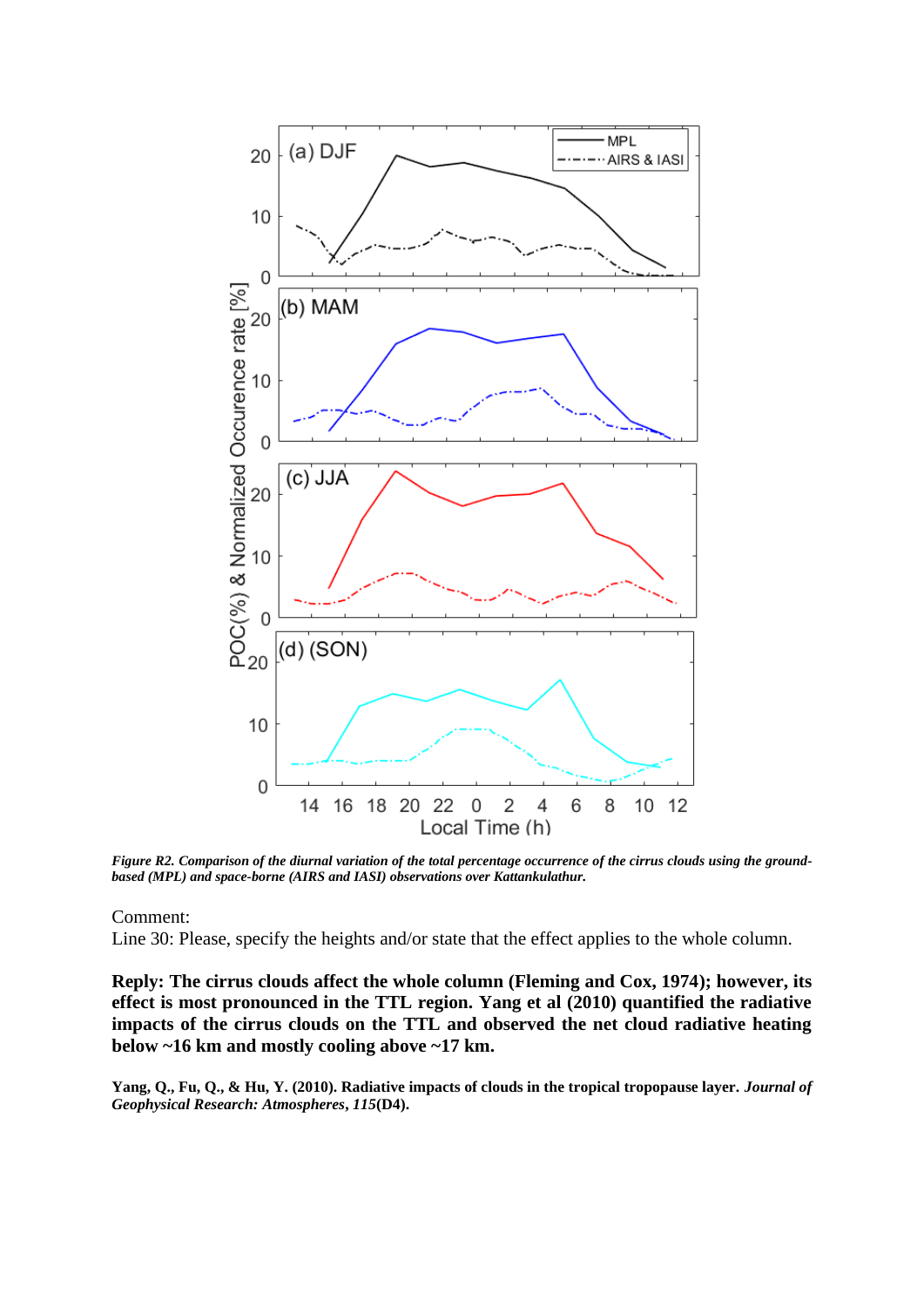Line 56: To my knowledge, the probability of inhomogeneous nucleation is much higher than that of homogeneous one. The way the phrase is formulated makes one think that their probability is comparable and homogeneous one might be even more preferable.

### **Reply: We agree with the Reviewer that the formation of cirrus clouds due to inhomogeneous nucleation is higher than that of homogeneous nucleation. This sentence is rephrased in the revised manuscript.**

Line 110, Eq. 1: I would expand alpha and beta coefficients and add the coefficient of multiple scattering here. By the way, what is the value of this coefficient for the MPL lidar? Does it affect the analysis?

**Reply: We thank the Reviewer for the important point to consider for the retrieval of the cloud signal from the MPL observations. This study detects the cirrus clouds using the normalized backscatter (NRB) signal after correcting the system-dependent parameters such as deadtime, after pulse, and the overlap corrections. However, the multiple scattering effects were not considered as it is negligible for our MPL due to its narrow field of view (FOV) (Comstock 2002; Campbell et al., 2002; Bissonnette 2005; Lewis et al., 2022).** 

**Moreover, NRB signals above 8 km are mainly from the clouds and the background molecules, as the signals from the aerosol are almost negligible. Thus, for the study the cirrus clouds, especially their occurrence, NRB data is utilized**.

*Bissonnette, L. R., 2005: Lidar and multiple scattering. Lidar: Range-Resolved Optical Remote Sensing of the Atmosphere, C. Weitkamp, Ed., Springer, 43–103.*

*Comstock, J. M., Ackerman T. P. , and Mace G. G. , 2002: Ground-based lidar and radar remote sensing of tropical cirrus clouds at Nauru Island: Cloud statistics and radiative impacts. J. Geophys. Res., 107, 4714, doi:10.1029/2002JD002203.*

*Campbell, J. R., Hlavka, D. L., Welton, E. J., Flynn, C. J., Turner, D. D., Spinhirne, J. D., Scott , V. S., III, & Hwang, I. H. (2002). Full-Time, Eye-Safe Cloud and Aerosol Lidar Observation at Atmospheric Radiation Measurement Program Sites: Instruments and Data Processing, Journal of Atmospheric and Oceanic Technology, 19(4), 431-442.*

*Lewis, J. R., Campbell, J. R., Welton, E. J., Stewart, S. A., & Haftings, P. C. (2016). Overview of MPLNET Version 3 Cloud Detection, Journal of Atmospheric and Oceanic Technology, 33(10), 2113-2134. Retrieved Mar 17, 2022, from*

Line 154: Indeed, the vertical smoothing increases SNR. But, wouldn't it be better to average in time and keep the original vertical resolution? What is the rational for vertical averaging?

**Reply: We agree with the Reviewer, and we would like to mention that we have applied the time averaging of the data. The MPL observations are obtained at 1 min. Time interval and 30 m vertical interval which has been averaged to 5 min interval profiles without doing any vertical averaging. The 5-min averaged NRB gradient profiles have several small-scale fluctuations besides the stronger fluctuations due to the cirrus cloud layer. Thus, we have applied the running mean averaging to the NRB gradient profile only to detect the cirrus cloud base and top as well as to reduce the computation timings. It is to be noted that, the signal also fluctuates within the cloud layer which is not**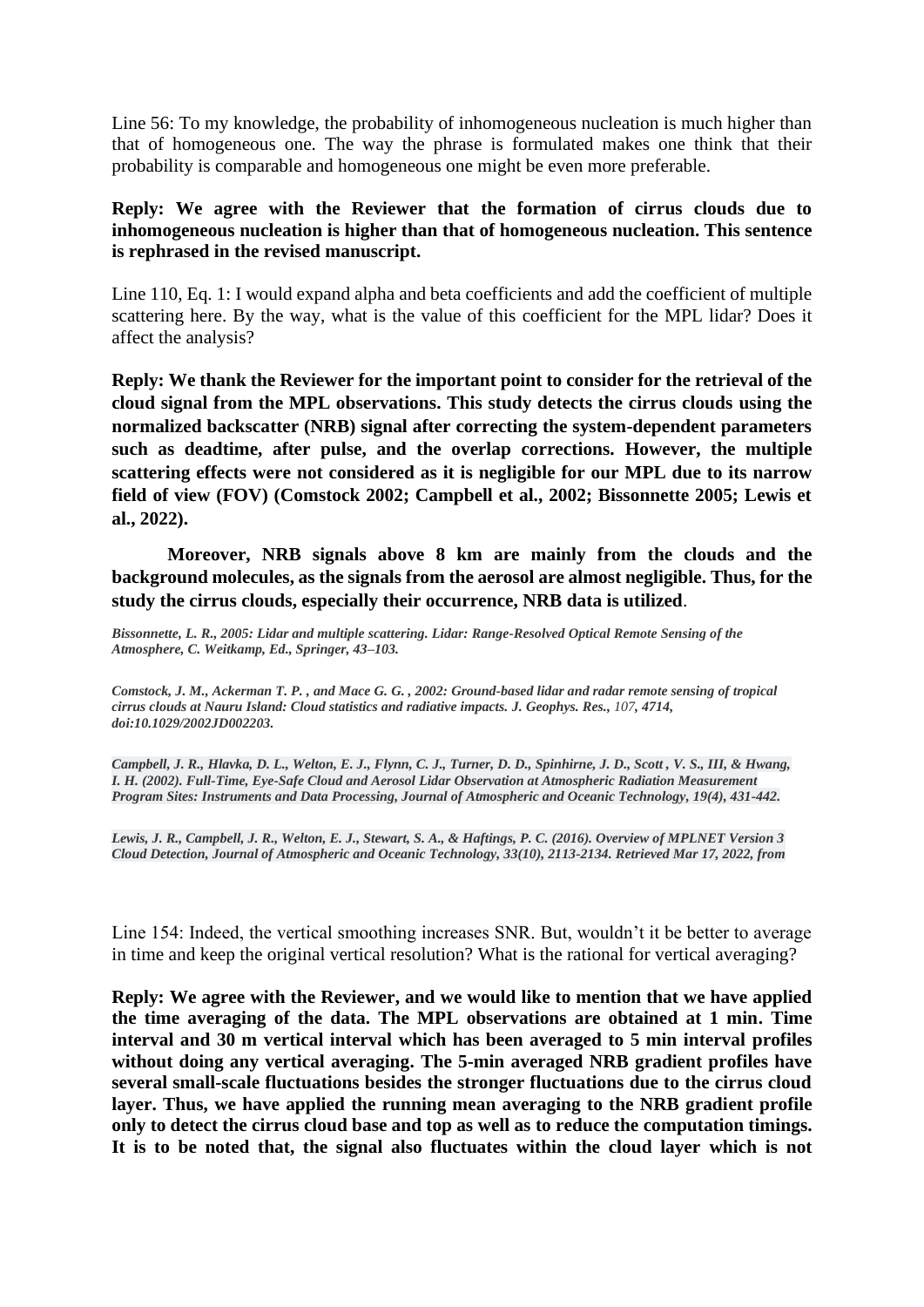**important while computing its base and top that gets smoothed out by the running mean filter. The running mean filter does not affect the cloud signal and its base and top.** 

.

Line 164 and elsewhere (e.g. line 284): the authors mention the difference between daytime and nighttime SNR. Indeed, the sensitivity of cloud detection is not the same for daytime and nighttime, and clouds of certain type cannot be detected during the day. Normally, this should reduce the diurnal cycle retrieval only to optically thicker clouds, but I do not see a clear threshold defined for the analysis. Another methodological issue I see here is the attenuation of the backscattered radiation. This does not affect the lower cloud boundary detection, but it might affect the upper boundary and if the photons are absorbed then there's no information coming from the upper layers. This makes these layers indistinguishable from clear sky. I did not get whether the methodology described in lines 155- 164 manages to tell the attenuated signal from clear sky one. I would say that the reference molecular backscatter profile could be estimated from the atmospheric pressure/temperature profile and added to the analysis, but I do not see this in this section. Could you, please, clarify?

**Reply: We agree with the Reviewer that estimation of the diurnal cycle of the cirrus clouds occurrence normally will be limited to the optically thicker clouds. In our study, we have mange to operate the Lidar during day time except 11:00-14:00 IST in clear sky conditions. Before detecting the cirrus clouds using the NRB signal, we have checked for the presence of the signals above the threshold value taken as the mean plus two standard deviations of the background NRB signal from ambient air (over the altitude ~ 25-30 km).** 

**We again agree with the Reviewer that cloud top detection depends upon its optical thickness. In the cases of optically thick clouds, the photon (lidar signal) may get absorbed by the clouds, and hence detection of the cloud top may not be accurate. Hence, the cloud top detected is considered an apparent cloud top. As mentioned earlier, the cloud base or top is detected only when the signal is more than two standard deviations from the molecular and attenuated backscatter from the background /ambient air.** 

**It is to be noted that the backscatter signal in the cloud-free condition is the combination of the molecular and attenuated backscatter. Thus, the signal from the molecular backscatter (obtained from the temperature and pressure profiles) is removed before obtaining the aerosol backscatter.** 

**However, as the signal from the molecular backscatter is very low, the backscatter signals above the threshold value (mean plus two standard deviations of the background NRB signal from ambient air over the altitude 25-30 km) will be much higher than the molecular backscatter. It will not affect the detection of the cloud base and top heights.** 

**To illustrate the threshold value for identifying the cirrus cloud, we have considered the typical case of the multiple cirrus clouds observations as shown in Figure R3. The details of these cirrus cloud observations have been described in the main manuscript (Figure 2d). We have taken the vertical profiles of the NRB signals from surface to 30 km at 16:30 IST, 20:30 IST, 03:40 IST, and 06:00 IST, as shown in Figures R3b-e, respectively. As mentioned earlier, the background mean plus one and two standard deviations are obtained from the NRB signal between 25 km and 30 km. During daytime (16:30 IST), the NRB signal up to the attitude of ~ 6 km is much higher than the background signals**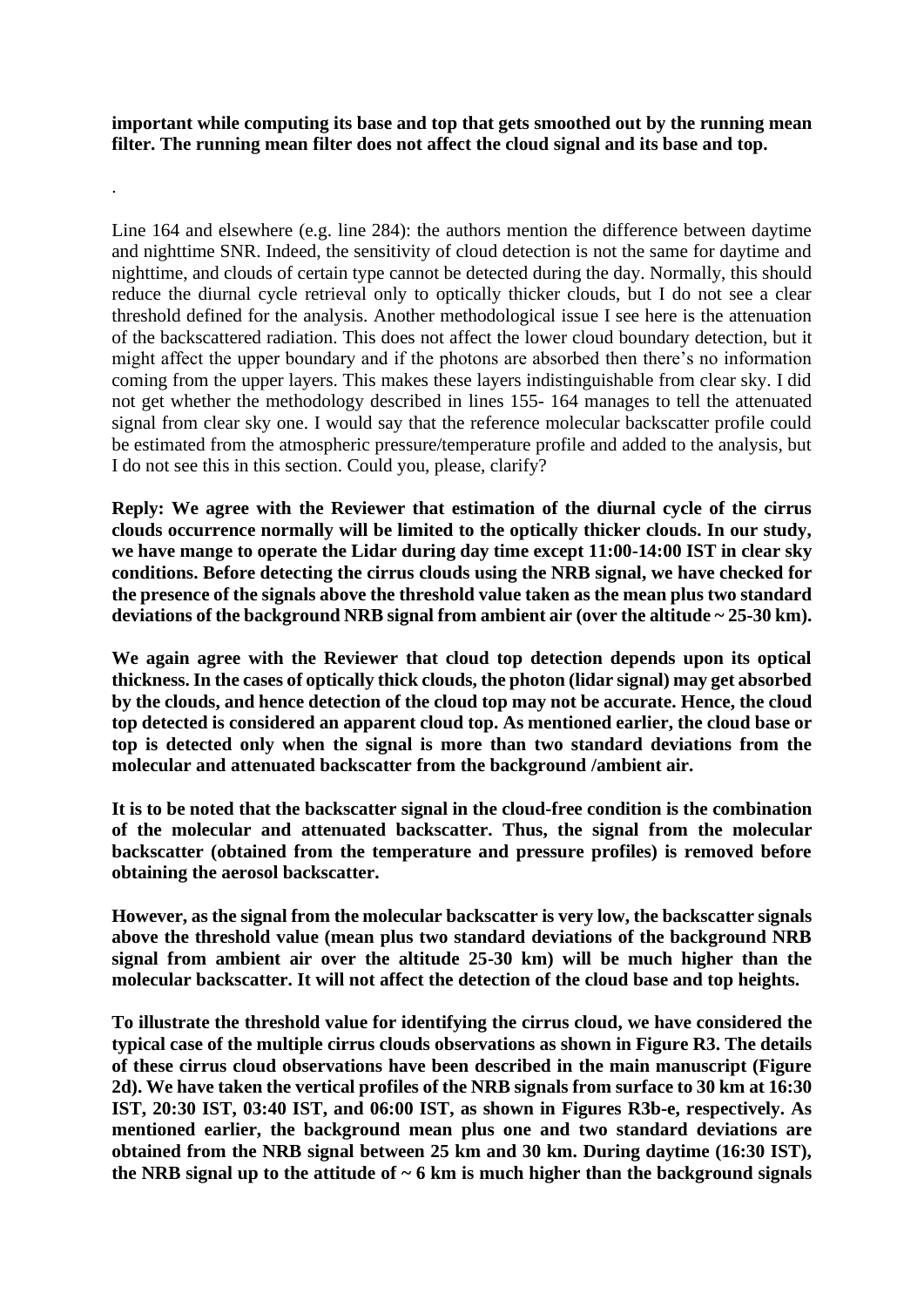**shown as dashed lines (cyan and red for one and two standard deviations, respectively). Above it, the NRB signals again go below the threshold value. However, the NRB signal again started to increase and become higher than the threshold value at ~ 9 km due to the cirrus clouds. During night times (20:30 IST and 3:40 IST), the NRB signals are higher than the threshold value up to altitude ~16-17 km. However, during the morning hours, the NRB signals are higher than the threshold value up to the altitude of ~ 10 km. The cirrus clouds were ~ 12 km and ~ 16 km.** 

**Thus, we see that, though the NRB signal is poor during the daytime, it provides the detection of the cirrus clouds. However, detection is limited to the optically thicker clouds.** 



*Figure R3: (a) Time height section of the normalized backscattered (NRB) signals over the altitude 0.3 -20 km observed on 15:00 IST on the first day (26-07-2016) to 11:00 IST on the second day (27-07-2016) displaying the multi-layered cirrus clouds. The vertical dashed lines indicate the timings that are taken for SNR analysis. (b)-(e) display the NRB signals from surface to 30 km at 16:30 IST, 20:30 IST, 03:40 IST, and 06:00 IST with the background mean plus one and two standard deviations are obtained from the NRB signal between 25 km and 30 km.* 

Line 336: color scale is missing for Fig. 4

### **Reply: We have provided the color code only to portray the difference between days.**

Lines 347-348: how does this statement match the main purpose of the manuscript, which is the diurnal cycle retrieval?

**Reply: Thank you for pointing out this mistake. We have modified it in the revised manuscript. We mean here that the cirrus clouds occurrence presented from 15:00 IST on day one to 11:00 IST on day two. However, it is noted that many cirrus clouds**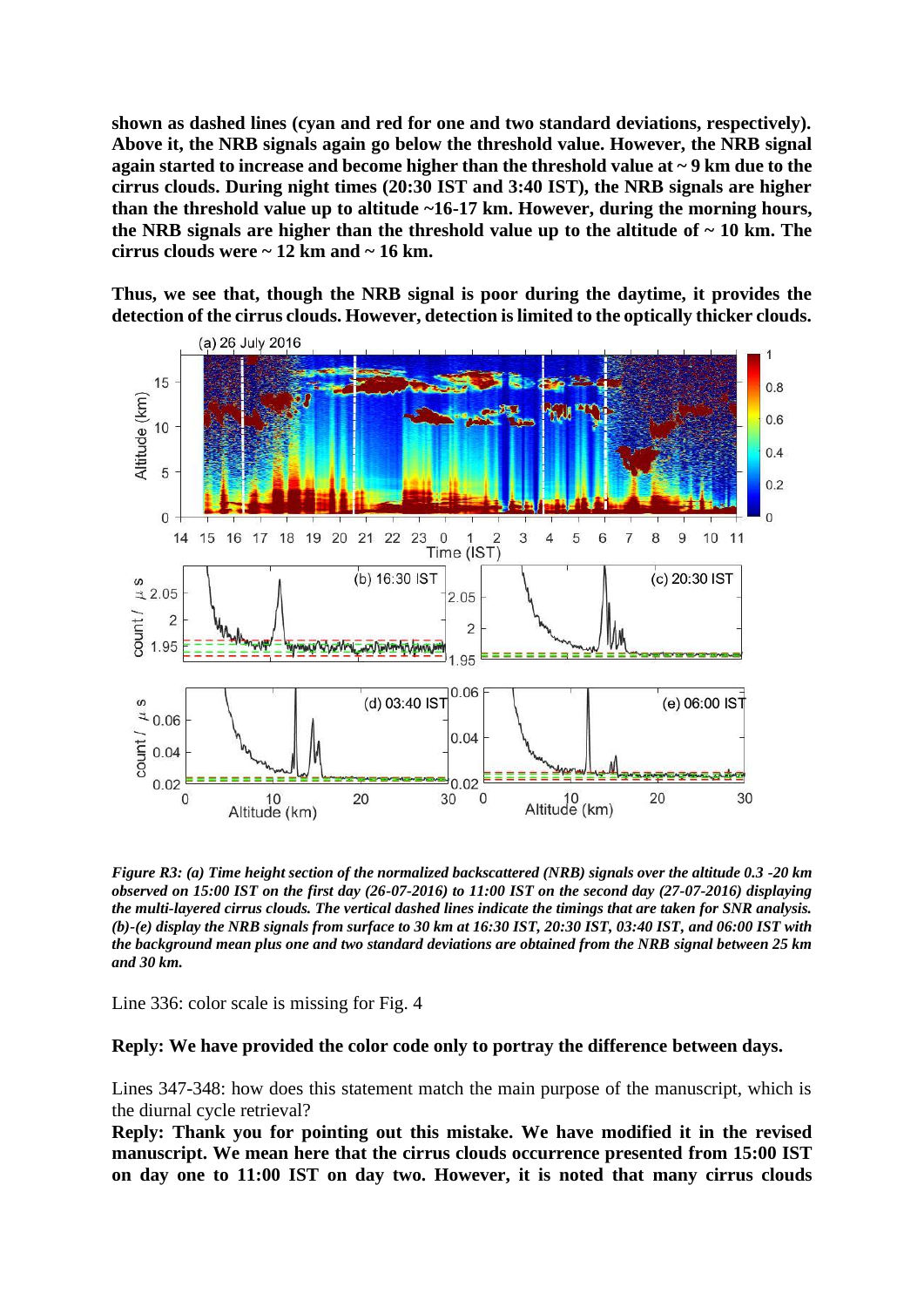**especially very thin and subvisible types go undetected because they are thin clouds. Such thin cirrus clouds may not be detected during the daytime due to the limitation of the instrument.** 

Lines 410-411: how to tell the increase in sedimentation load from other reasons for the descending? What is the proof of this statement?

**Reply: Thank you to the Reviewer for the clarification. Generally, the cirrus clouds during the winter season are either thin or subvisible (Sivakumar et al., 2003; Sunilkumar et al., 2003) as this season is free from any deep convection. Sedimentation occurs due to a decrease in the temperature close to the tropopause. Our observation indicates that the cirrus clouds are not always laminar and descend even in winter. Such descending cirrus during the winter season could be due to increases in sedimentation (Nair et al., 2012). However, the optically thicker clouds while descending, as shown in Figure R4 appear related to gravity settlement due to increased load by sedimentation. A detailed analysis of the descending type of the cirrus clouds is being carried out, which we are planning to report in a separate study.** 



*Figure R4: Time height section of the NRB signal observed during a typical winter season (02 February 2016)*

Sivakumar, V., Bhavanikumar, Y., Rao, P. B., Mizutani, K., Aoki, T., Yasui, M. and Itabe, T.: Lidar observed characteristics of the tropical cirrus clouds, Radio Sci., 38(6), n/a-n/a, doi:10.1029/2002RS002719, 2003.

Sunil Kumar, S. V., Parameswaran, K. and Krishna Murthy, B. V.: Lidar observations of cirrus cloud near the tropical tropopause: General features, Atmos. Res., 66(3), 203–227, doi:10.1016/S0169-8095(02)00159-X, 2003.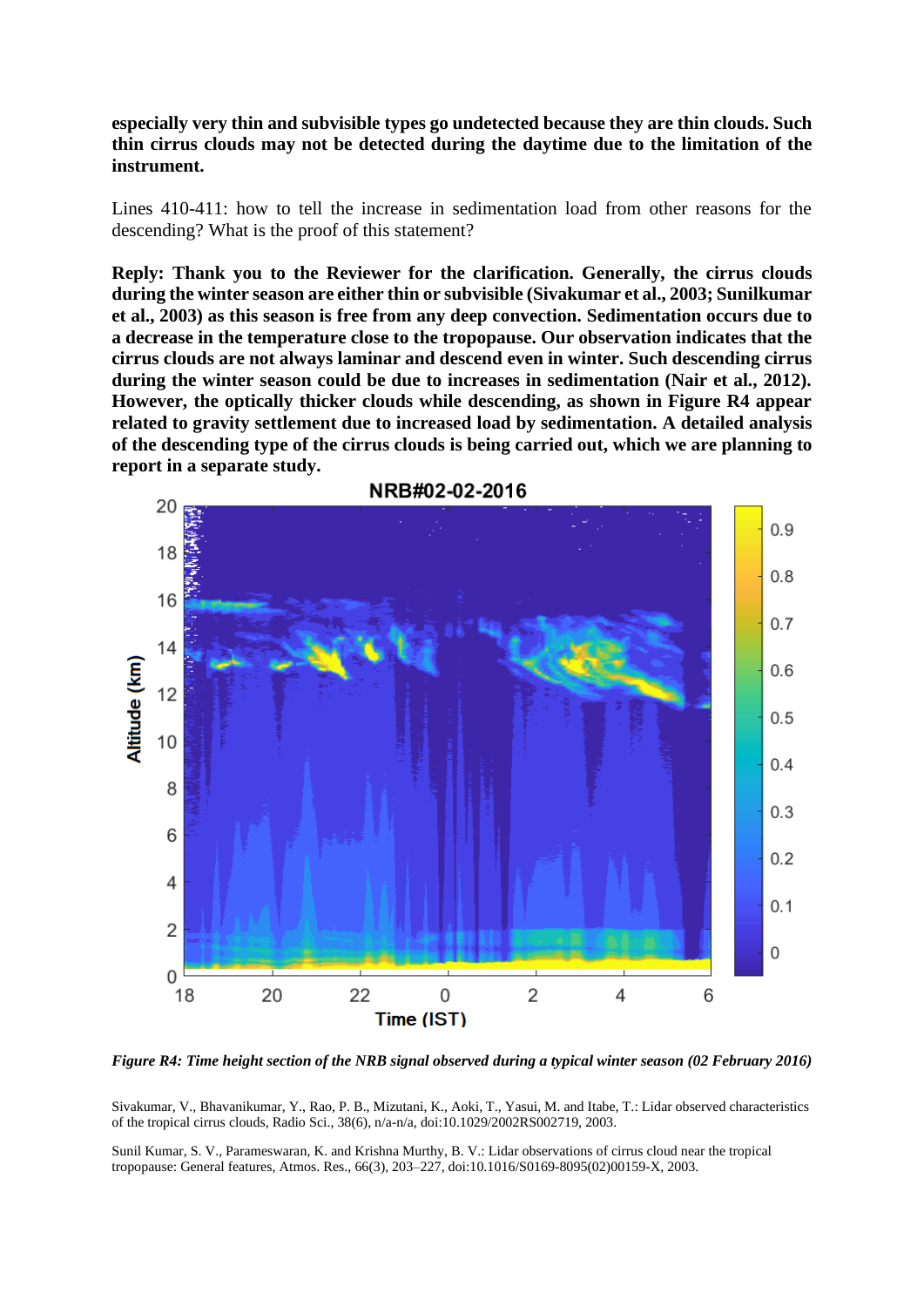Nair, A. K. M., Rajeev, K., Mishra, M. K., Thampi, B. V. and Parameswaran, K.: Multiyear lidar observations of the descending nature of tropical cirrus clouds, J. Geophys. Res. Atmos., 117(17), 1–9, doi:10.1029/2011JD017406, 2012.

Lines 434-439 and elsewhere: sometimes, the term POC (percentage of occurrence of cirrus) is used as some cloud type: "the lower layer of POC", "the POC has a limited vertical extent", and so on. Strictly speaking, the POC has no vertical extent, it's just a percentage. This misusage is misleading. Please, fix it throughout the whole manuscript.

### **Reply: Thank you to the Reviewer for pointing out this mistake. We have fixed this issue in the revised manuscript.**

Lines 562-564: where is the proof of this relation? What are the values of Pearson's correlation coefficients for the interannual variation and ENSO or QBO strength?

**Reply: We have added the information on the relationship between the POC and convection (OLR), POC anomalies, and ENSO and QBO indices. The POC is negatively correlated with OLR. That is, the deeper is the convection, the higher is the occurrence of the cirrus clouds. To understand the interannual variations of the POC, we have obtained the POC anomalies by subtracting the annual cycle calculated over the period 2016-2018. We have taken a four-month lag in POC anomalies for ENSO (POC anomalies lagging ENSO). It is observed that the POC anomalies lagged at four-month is positively correlated with the ENSO index significant at a 95% confidence level. It indicates that occurrence enhances during the El Nino years and decreases during the La Nina years. The POC anomalies positively correlated with the QBO index significant at a 95% confidence level. It indicates the POC enhancement during the westerly phase and decrement during the Easterly phases. Though POC shows a strong interannual variation in connection with the ENSO and QBO, it needs a thorough investigation with longerterm datasets.**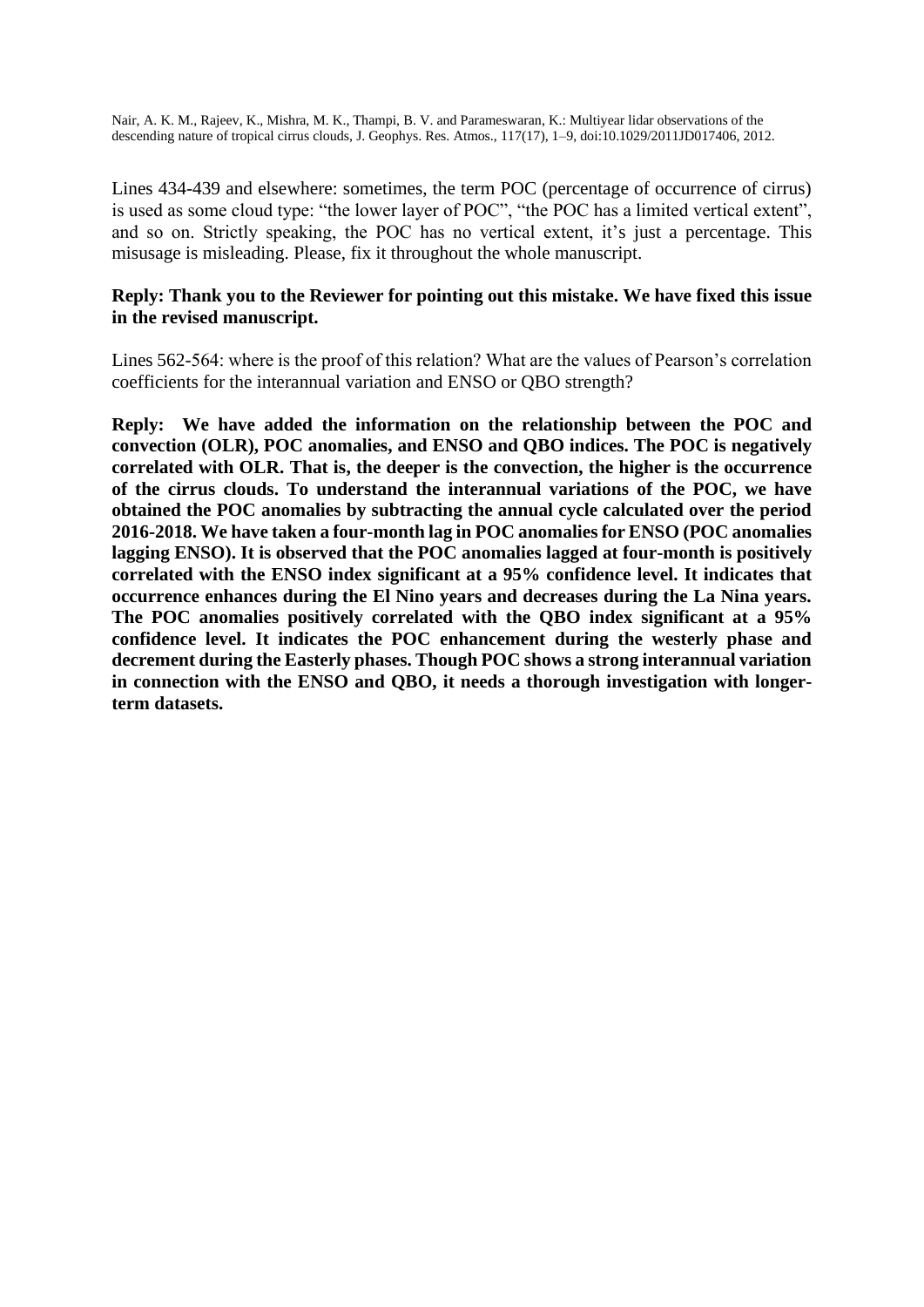

*Figure R5: The time series of (a) the POC and OLR (b) a four-month lagged ENSO index (the Niño 3.4 SST anomalies) and POC anomalies (c) the QBO indices (the zonal wind at 50 hPa) and POC anomalies. The correlation coefficient (r) and the number of months (N) are also shown. The asterisk indicates that the correlation coefficient is significant at a 95% confidence level.*

Line 618: please, add the uncertainty values to each occurrence rate value here and elsewhere. **Reply: We have calculated the overall percentage of the occurrence by taking the ratio of the total number of cirrus clouds observed to the total number of observations for every 5 min and 30 m altitude intervals over the period 2016-2018. The monthly (seasonal, annual) percentage occurrences are thus calculated by counting the total hours of the cirrus occurrence divided by the total hours of the observations during a given month (season or year). As the percentage of the occurrence is calculated by dividing the total hours of the cirrus observations divided by the total hours of the MPL observations, there is no uncertainty in the measurement. Note that the cirrus occurrence here and in the rest of the manuscript is not the averaged one.** 

Lines 623-624: please, see the comment to lines 347-348 above **Reply: We have modified the sentence of lines 347-348 in the revised manuscript.** 

### **Other comments:**

Line 30: "have net warming" –please, reformulate